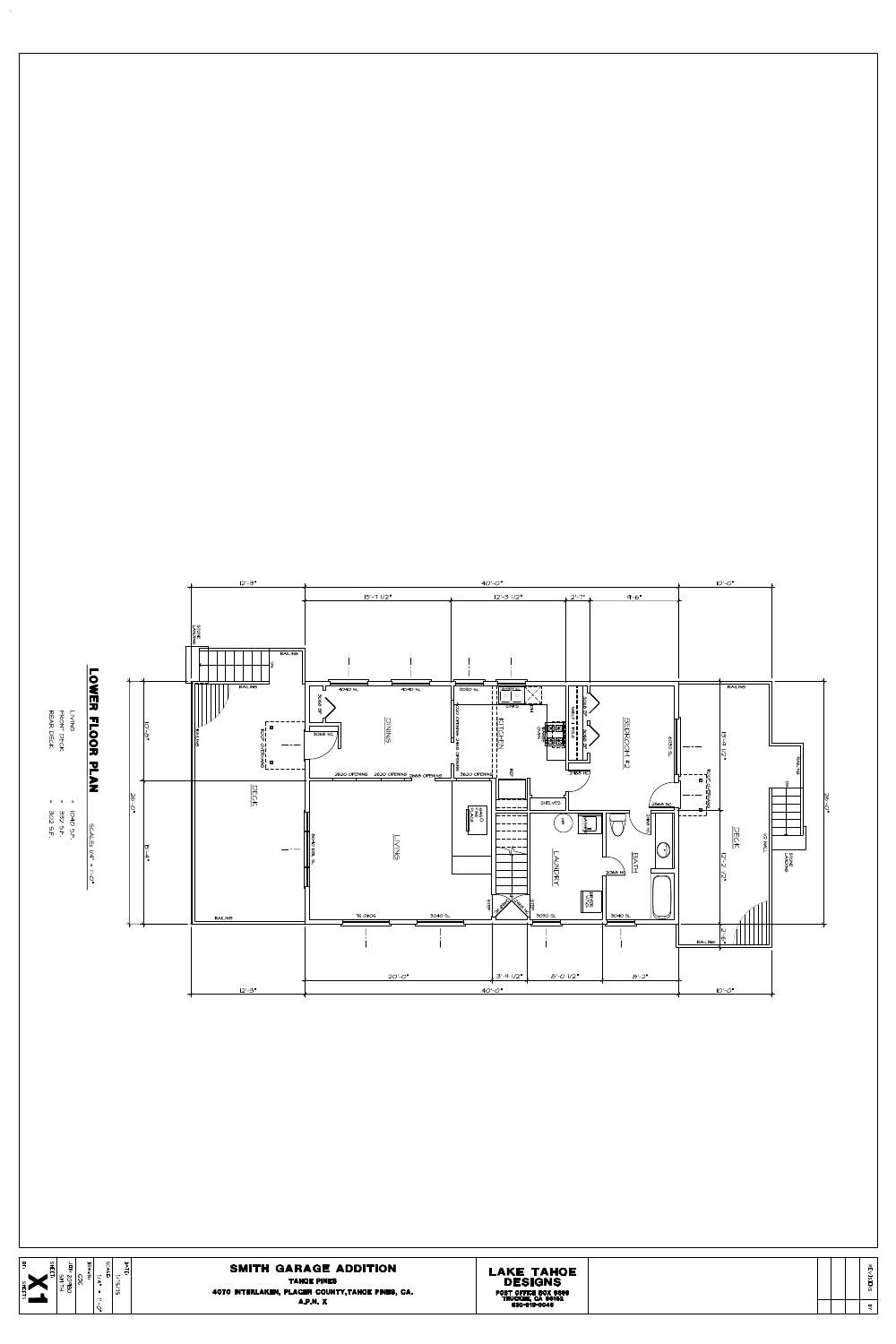**LIVING**  $\mathbf{H}$  . 520 S.F.

## UPPER FLOOR PLAN

**SCALE:** 

 $\frac{1}{4}$  =

 $\frac{1}{\sqrt{2}}$ 



|           | $4 - 1$ " | $IO'-O''$ | $5'$ - $  $ " |  |
|-----------|-----------|-----------|---------------|--|
| $2O'-O''$ | $2O'-O''$ |           |               |  |

| $\equiv$<br>エド | SMITH GARAGE ADDITION<br><b>TAHOE PINES</b><br>4070 INTERLAKEN, PLACER COUNTY, TAHOE PINES, CA. | <b>LAKE TAHOE</b><br><b>DESIGNS</b><br>POST OFFICE BOX 9899<br>TRUCKEE, CA 96162 |  |  |
|----------------|-------------------------------------------------------------------------------------------------|----------------------------------------------------------------------------------|--|--|
| N              | <b>A.P.N. X</b>                                                                                 | 530-913-0046                                                                     |  |  |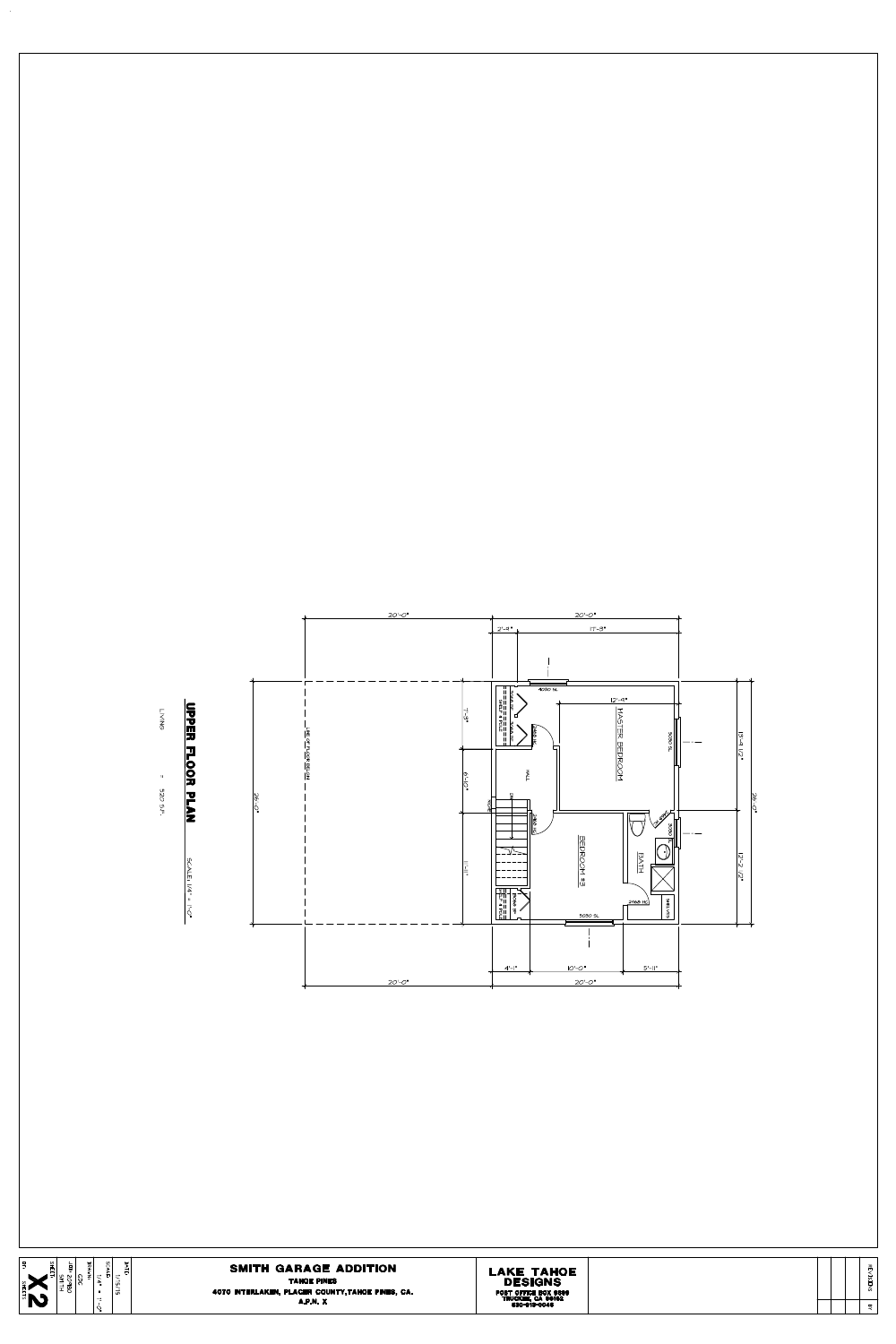